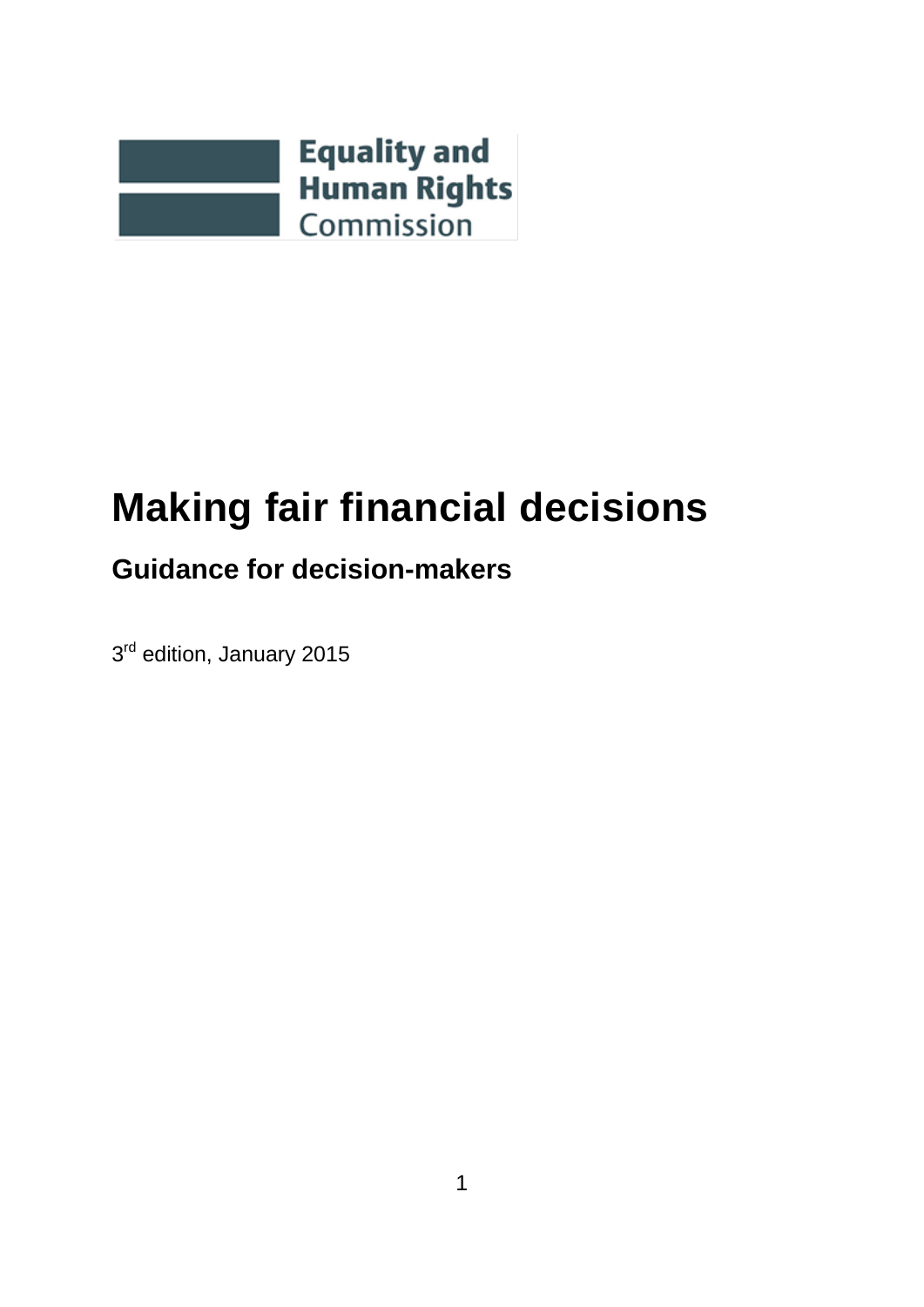# *<sup>B</sup>***Introduction**

With major reductions in public spending, public authorities in Britain are being required to make difficult financial decisions. This guide sets out what is expected of you as a decision-maker or leader of a public authority responsible for delivering key services at a national, regional and/or local level, in order to make such decisions as fair as possible.

The public sector equality duty (the equality duty) does not prevent you from making difficult decisions such as reorganisations and relocations, redundancies, and service reductions, nor does it stop you from making decisions which may affect one group more than another group. The equality duty enables you to demonstrate that you are making financial decisions in a fair, transparent and accountable way, considering the needs and the rights of different members of your community. This is achieved through assessing the impact that changes to policies, procedures and practices could have on people with different protected characteristics .

Assessing the impact on equality of proposed changes to policies, procedures and practices is not just something that the law requires, it is a positive opportunity for you as a public authority leader to ensure you make better decisions based on robust evidence.

# **What the law requires**

Under the equality duty (set out in the Equality Act 2010), public authorities must have 'due regard' to the need to eliminate unlawful discrimination, harassment and victimisation as well as to advance equality of opportunity and foster good relations between people who share a protected characteristic and those who do not.

The protected characteristics covered by the equality duty are: age, disability, gender reassignment, pregnancy and maternity, race, religion or belief, sex and sexual orientation. The duty also covers marriage and civil partnerships, but only in respect of eliminating unlawful discrimination.

The law requires that public authorities demonstrate that they have had 'due regard' to the aims of the equality duty in their decision-making. Assessing the potential impact on equality of proposed changes to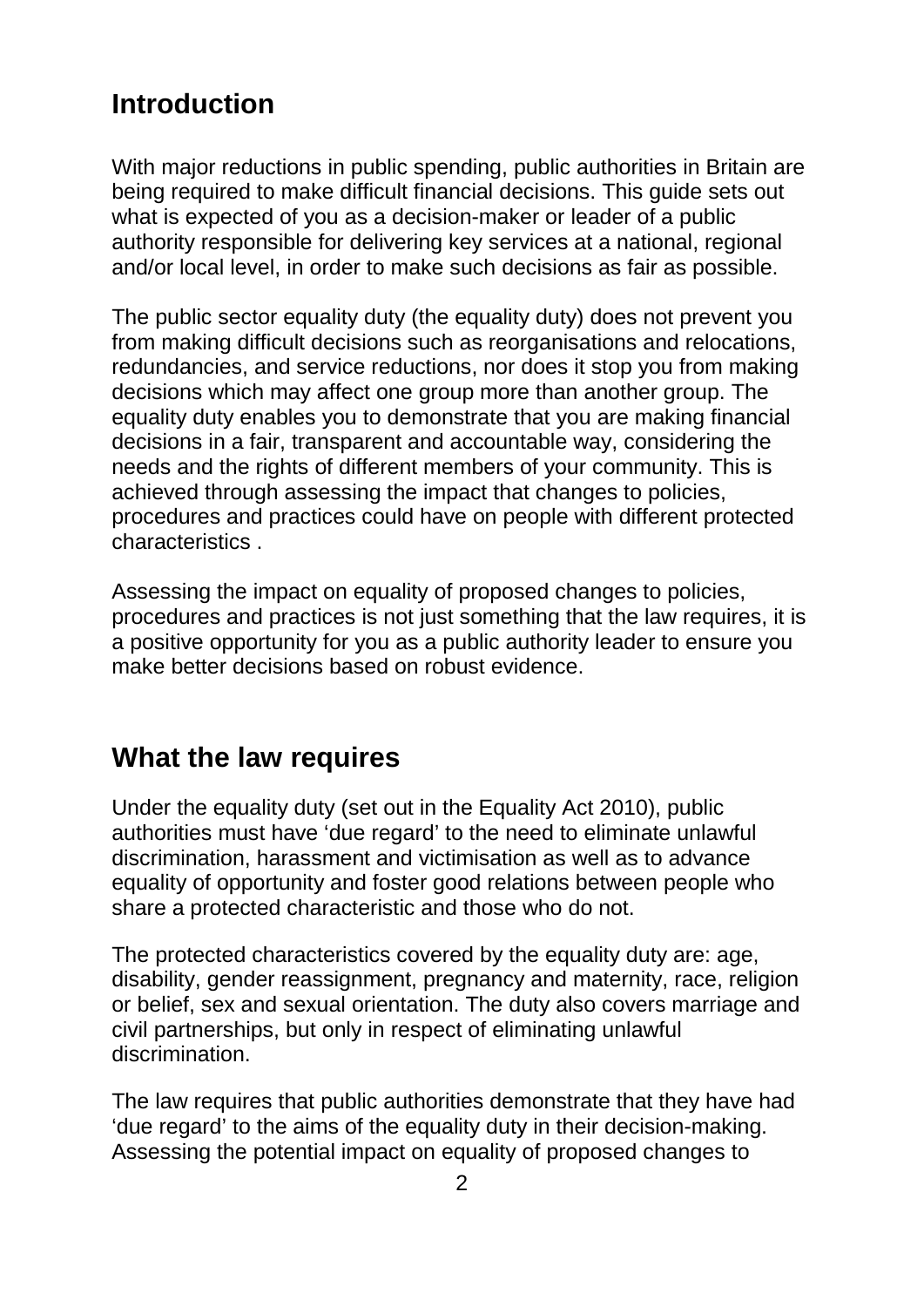policies, procedures and practices is one of the key ways in which public authorities can demonstrate that they have had 'due regard'.

It is also important to note that public authorities subject to the equality duty are also likely to be subject to the Human Rights Act 1998. We would therefore recommend that public authorities consider the potential impact their decisions could have on human rights.

# Aim of this guide

This guide aims to assist decision-makers in ensuring that:

• The process they follow to assess the impact on equality of financial proposals is robust, and

• The impact that financial proposals could have on people with protected characteristics is thoroughly considered before any decisions are arrived at.

We have also produced detailed guidance for those responsible for assessing the impact on equality of their policies, which is available on our website at www.equalityhumanrights.com

# *3B***The benefits of assessing the impact on equality**

By law, your assessments of impact on equality must:

• Contain enough information to enable a public authority to demonstrate it has had 'due regard' to the aims of the equality duty in its decisionmaking

• Consider ways of mitigating or avoiding any adverse impacts.

Such assessments do not have to take the form of a document called an equality impact assessment. If you choose not to develop a document of this type, then some alternative approach which systematically assesses any adverse impacts of a change in policy, procedure or practice will be required.

Assessing impact on equality is not an end in itself and it should be tailored to, and be proportionate to, the decision that is being made.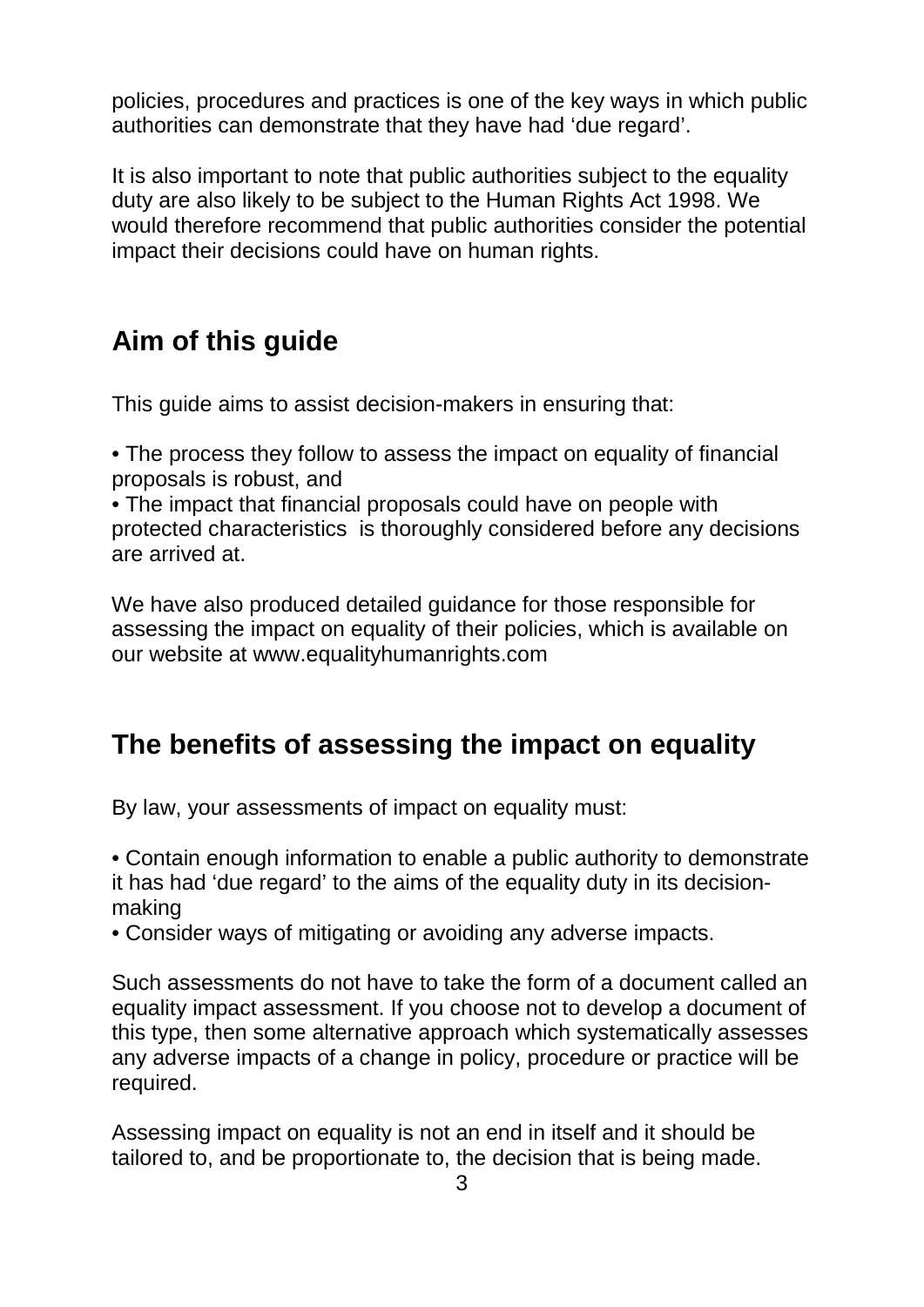Whether it is proportionate for an authority to conduct an assessment of the impact on equality of a financial decision or not depends on its relevance to the authority's particular function and its likely impact on people with protected characteristics.

We recommend that you document your assessment of the impact on equality when developing financial proposals. This will help you to:

• **Ensure you have a written record of the equality considerations**  you have taken into account.

• **Ensure that your decision includes a consideration of the actions that would help to avoid or mitigate any impacts on particular protected characteristics**. Individual decisions should also be informed by the wider context of decisions in your own and other relevant public authorities, so that people with particular protected characteristics are not unduly affected by the cumulative effects of different decisions.

• **Make your decisions based on evidence**: a decision which is informed by relevant local and national information about equality is a better quality decision. Assessments of impact on equality provide a clear and systematic way to collect, assess and put forward relevant evidence.

• **Make the decision-making process more transparent**: a process which involves those likely to be affected by the policy, and which is based on evidence, is much more open and transparent. This should also help you secure better public understanding of the difficult decisions you will be making in the coming months.

• **Comply with the law**: a written record can be used to demonstrate that due regard has been had. Failure to meet the equality duty may result in authorities being exposed to costly, time-consuming and reputation-damaging legal challenges.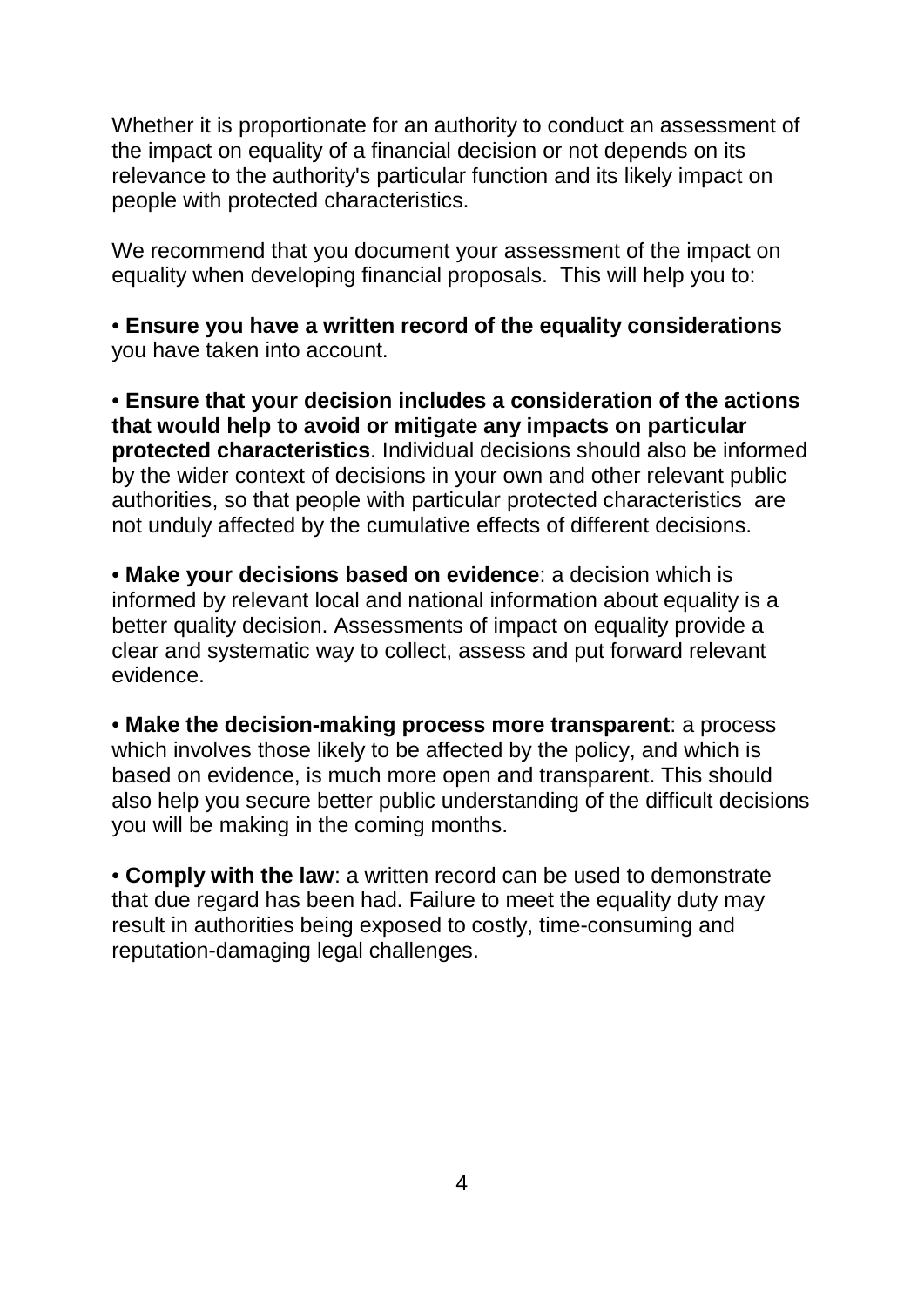# *4B***When should your assessments be carried out?**

Assessments of the impact on equality must be carried out at a **formative stage** so that the assessment is an integral part of the development of a proposed policy, not a later justification of a policy that has already been adopted. Financial proposals which are relevant to equality, such as those likely to impact on equality in your workforce and/or for your community, should always be subject to a thorough assessment. This includes proposals to outsource or procure any of the functions of your organisation. The assessment should form part of the proposal, and you should consider it carefully **before** making your decision.

If you are presented with a proposal that has not been assessed for its impact on equality, you should question whether this enables you to consider fully the proposed changes and its likely impact. Decisions not to assess the impact on equality should be fully documented, along with the reasons and the evidence used to come to this conclusion. This is important as authorities may need to rely on this documentation if the decision is challenged.

It is also important to remember that the potential impact is not just about numbers. Evidence of a serious impact on a small number of individuals is just as important as something that will impact on many people.

### *5B***What should I be looking for in my assessments?**

Assessments of impact on equality need to be based on relevant information and enable the decision-maker to understand the equality implications of a decision and any alternative options or proposals.

As with everything, proportionality is a key principle. Assessing the impact on equality of a major financial proposal is likely to need significantly more effort and resources dedicated to ensuring effective engagement, than a simple assessment of a proposal to save money by changing staff travel arrangements.

There is no prescribed format for assessing the impact on equality, but the following questions and answers provide guidance to assist you in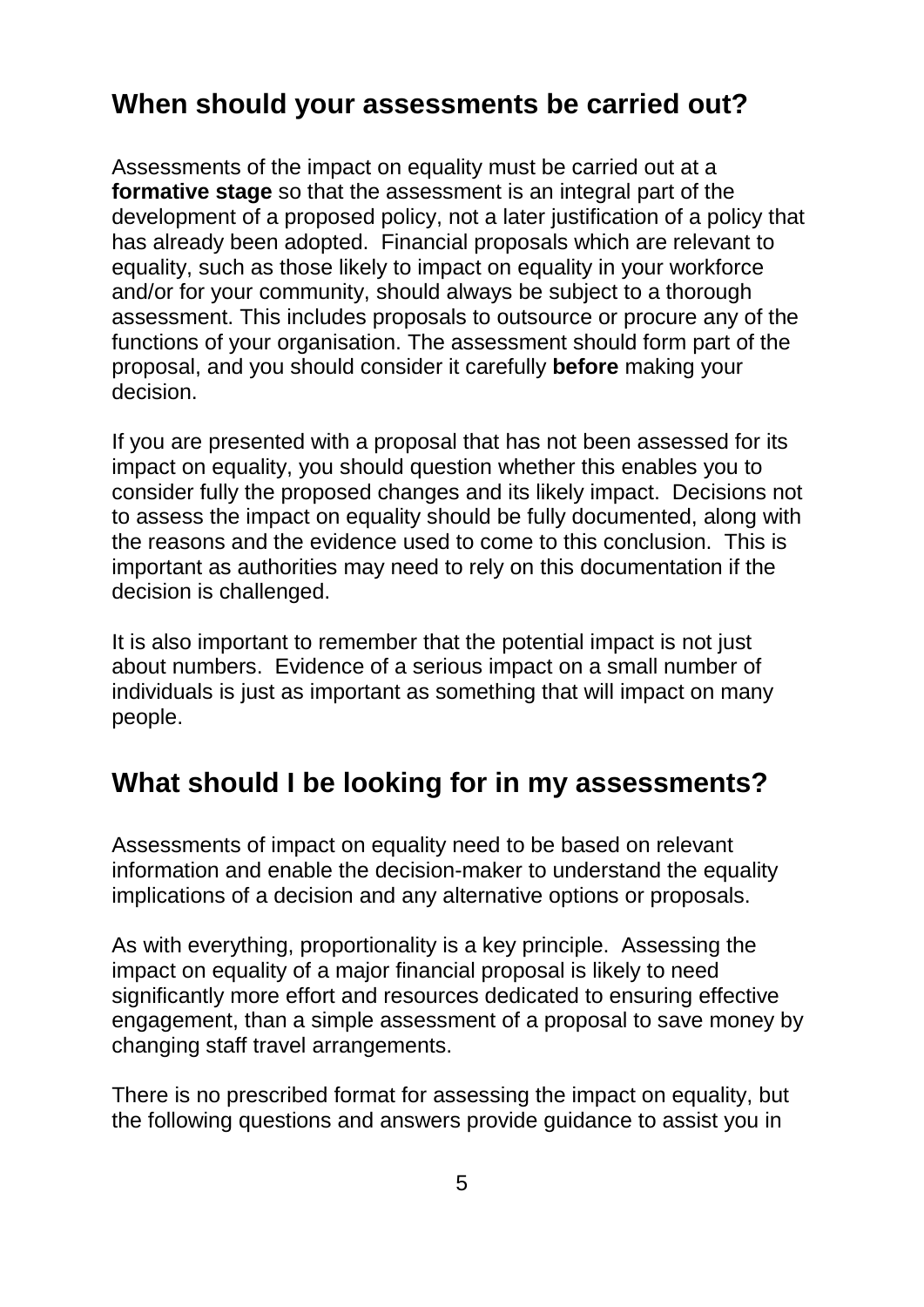determining whether you consider that an assessment is robust enough to rely on:

#### • **Is the purpose of the financial proposal clearly set out?**

A robust assessment will set out the reasons for the change; how this change can impact on protected groups, as well as whom it is intended to benefit; and the intended outcome. You should also think about how individual financial proposals might relate to one another. This is because a series of changes to different policies or services could have a severe impact on particular protected characteristics.

Joint working with your public authority partners will also help you to consider thoroughly the impact of your joint decisions on the people you collectively serve.

**Example:** A local authority takes separate decisions to limit the eligibility criteria for community care services; increase charges for respite services; scale back its accessible housing programme; and cut concessionary travel. Each separate decision may have a significant effect on the lives of disabled residents, and the cumulative impact of these decisions may be considerable. This combined impact would not be apparent if the decisions were considered in isolation.

#### • **Has the assessment considered available evidence?**

Public authorities should consider the information and research already available locally and nationally. The assessment of impact on equality should be underpinned by up-to-date and reliable information about the different protected groups that the proposal is likely to have an impact on. A lack of information is not a sufficient reason to conclude that there is no impact.

#### • **Have those likely to be affected by the proposal been engaged?**

Engagement is crucial to assessing the impact on equality. There is no explicit requirement to engage people under the equality duty, but it will help you to improve the equality information that you use to understand the possible impact on your policy on different protected characteristics. No-one can give you a better insight into how proposed changes will have an impact on, for example, disabled people, than disabled people themselves.

#### • **Have potential positive and negative impacts been identified?**

It is not enough to state simply that a policy will impact on everyone equally; there should be a more in-depth consideration of available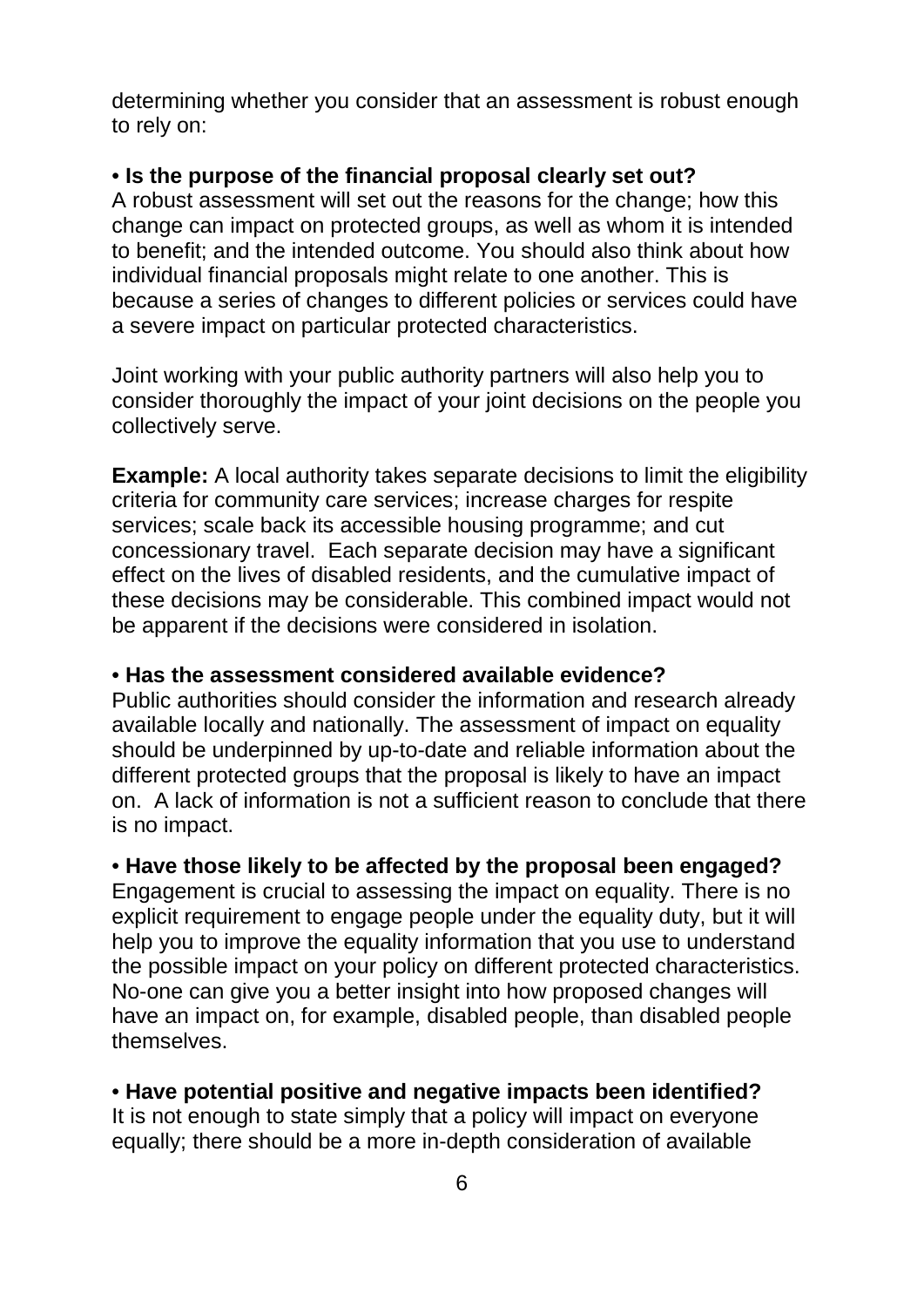evidence to see if particular protected characteristics are more likely to be affected than others. Equal treatment does not always produce equal outcomes; sometimes authorities will have to take particular steps for certain groups to address an existing disadvantage or to meet differing needs.

#### • **What course of action does the assessment suggest that I take? Is it justifiable?**

The assessment should clearly identify the option(s) chosen, and their potential impacts, and document the reasons for this decision. There are four possible outcomes of an assessment of the impact on equality, and more than one may apply to a single proposal:

**Outcome 1: No major change required** when the assessment has not identified any potential for discrimination or adverse impact and all opportunities to advance equality have been taken.

**Outcome 2: Adjustments to remove barriers identified by the assessment or to better advance equality**. Are you satisfied that the proposed adjustments will remove the barriers identified?

**Outcome 3: Continue despite having identified some potential for adverse impacts or missed opportunities to advance equality**. In this case, the justification should be included in the assessment and should be in line with the duty to have 'due regard'. For the most important relevant policies, compelling reasons will be needed. You should consider whether there are sufficient plans to reduce the negative impact and/or plans to monitor the actual impact, as discussed below.

**Outcome 4: Stop and rethink** when an assessment shows actual or potential unlawful discrimination.

#### • **Are there plans to alleviate any negative impacts?**

Where the assessment indicates a potential negative impact, consideration should be given to means of reducing or mitigating this impact. This will in practice be supported by the development of an action plan to reduce impacts. This should identify the responsibility for delivering each action and the associated timescales for implementation. Considering what action you could take to avoid any negative impact is crucial, to reduce the likelihood that the difficult decisions you will have to take in the near future do not create or perpetuate inequality.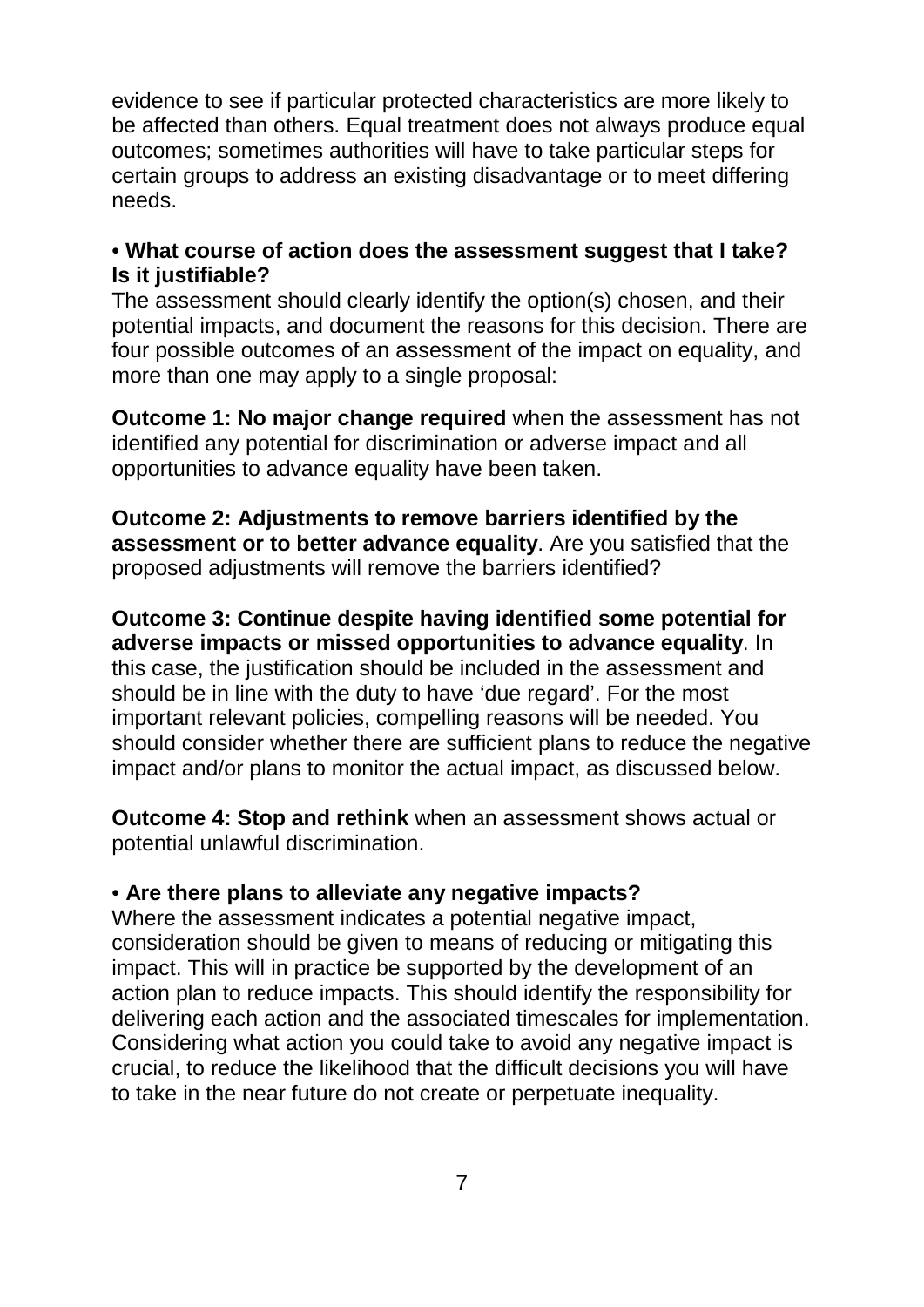**Example:** A University decides to close down its childcare facility to save money, particularly given that it is currently being under-used. It identifies that doing so will have a negative impact on women and individuals from different racial groups, both staff and students.

In order to mitigate such impacts, the University designs an action plan to ensure relevant information on childcare facilities in the area is disseminated to staff and students in a timely manner. This will help to improve partnership working with the local authority and to ensure that sufficient and affordable childcare remains accessible to its students and staff.

• **Are there plans to monitor the actual impact of the proposal?** Although assessments of impact on equality will help to anticipate a proposal's likely effect on different communities and groups, in reality the full impact of a decision will only be known once it is introduced. It is therefore important to set out arrangements for reviewing the actual impact of the proposals once they have been implemented.

# *6B***What happens if you don't properly assess the impact on equality of relevant decisions?**

If you have not carried out an assessment of impact on equality of the proposal, or have not done so thoroughly, you risk leaving yourself open to legal challenges, which are both costly and time-consuming. Legal cases have shown what can happen when authorities do not consider their equality duties when making decisions.

**Example:** A court overturned a decision by Haringey Council to consent to a large-scale building redevelopment in Wards Corner in Tottenham, on the basis that the council had not considered the impact of the proposal on different racial groups before granting planning permission.

However, the result can often be far more fundamental than a legal challenge. If people feel that an authority is acting high-handedly or without properly involving its service users or employees, or listening to their concerns, they are likely to be become disillusioned with you.

Above all, authorities which fail to carry out robust assessments of the impact on equality risk making poor and unfair decisions that could